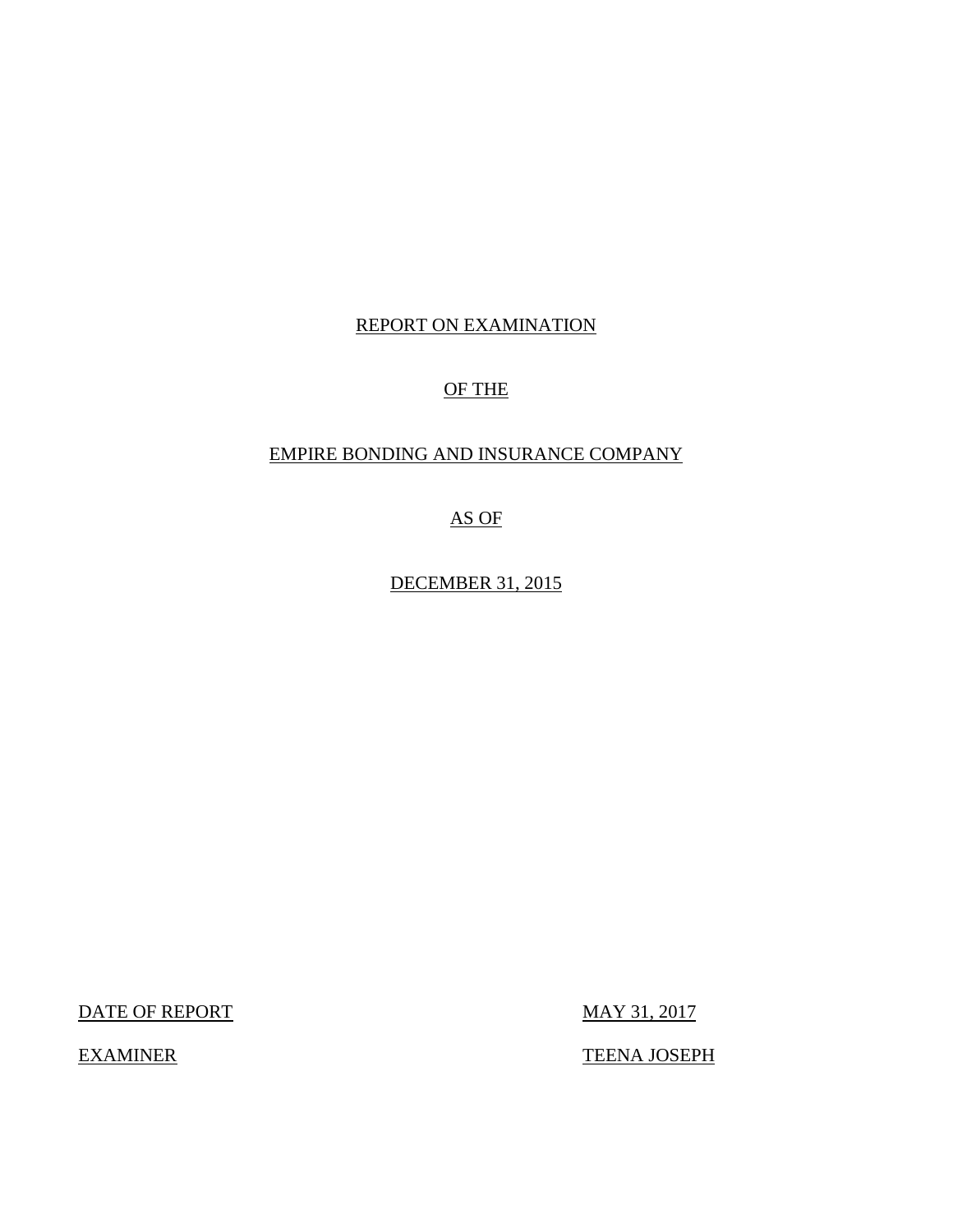## TABLE OF CONTENTS

## ITEM NO. PAGE NO.

| 1. | Scope of examination                                                                                                                                             | $\overline{2}$               |
|----|------------------------------------------------------------------------------------------------------------------------------------------------------------------|------------------------------|
| 2. | Description of company                                                                                                                                           | 3                            |
|    | A. Management<br>B. Territory and plan of operation<br>C. Reinsurance<br>D. Holding company system<br>E. Significant operating ratios<br>F. Accounts and records | 3<br>6<br>7<br>7<br>11<br>12 |
| 3. | <b>Financial statements</b>                                                                                                                                      | 15                           |
|    | A. Balance sheet<br>B. Statement of income<br>C. Surplus and capital accounts                                                                                    | 15<br>17<br>18               |
| 4. | Losses and loss adjustment expenses                                                                                                                              | 18                           |
| 5. | Compliance with prior report on examination                                                                                                                      | 19                           |
| 6. | Summary of comments and recommendations                                                                                                                          | 19                           |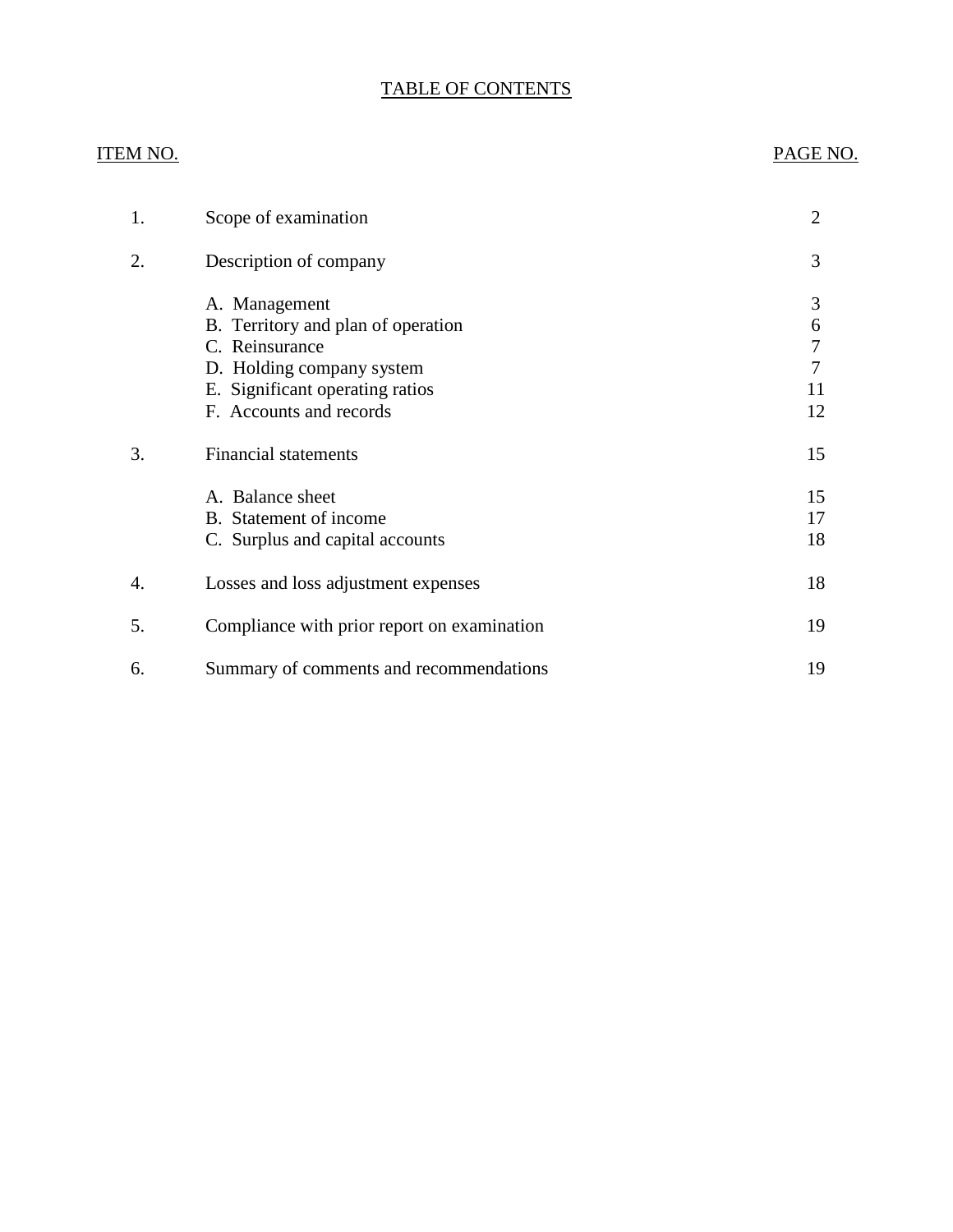

## NEW YORK STATE *DEPARTMENTof ~~\_,.,..r----,0' --..* FINANCIAL SERVICES

Andrew M. Cuomo **Maria T. Vullo** Maria T. Vullo Maria T. Vullo Maria T. Vullo Maria T. Vullo Governor Superintendent Superintendent Superintendent Superintendent Superintendent Superintendent Superintendent

May 31, 2017

Honorable Maria T. Vullo Superintendent New York State Department of Financial Services Albany, New York 12257

Madam:

Pursuant to the requirements of the New York Insurance Law, and in compliance with the instructions contained in Appointment Number 31510 dated August 4, 2016, attached hereto, I have made an examination into the condition and affairs of Empire Bonding and Insurance Company as of December 31, 2015, and submit the following report thereon.

Wherever the designation "the Company" appears herein without qualification, it should be understood to indicate Empire Bonding and Insurance Company.

 Wherever the term "Department" appears herein without qualification, it should be understood to mean the New York State Department of Financial Services.

The examination was conducted at the Company's office located at 80 Main Street, Hempstead, NY 11550.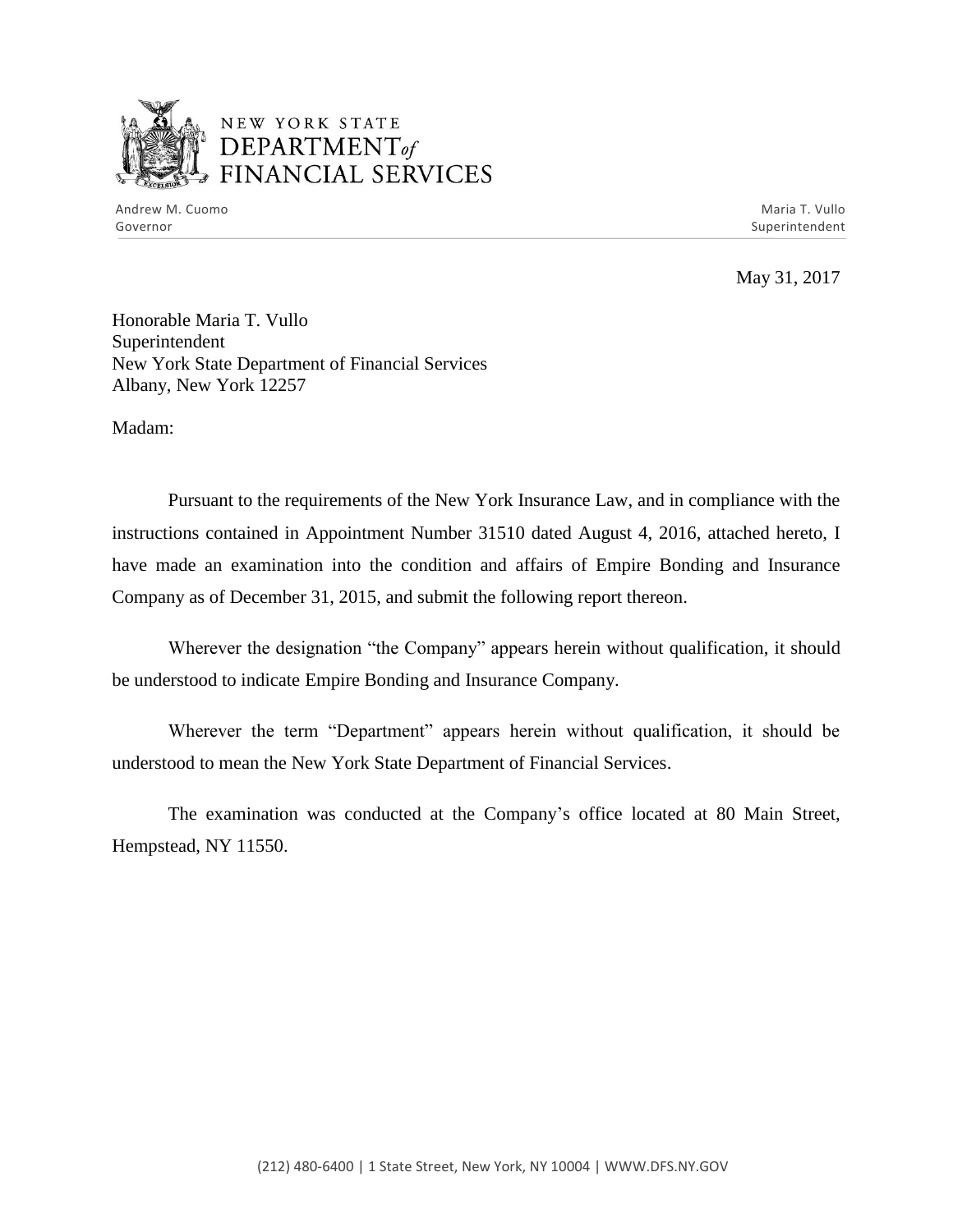#### **1. SCOPE OF EXAMINATION**

<span id="page-3-0"></span>The Department has performed an individual examination of the Company*,* a single-state insurer. This is the first financial examination of the Company after the report on organization, which was conducted as of January 18, 2011. This examination covered the period from January 19, 2011 through December 31, 2015. Transactions occurring subsequent to this period were reviewed where deemed appropriate by the examiner.

This examination was conducted in accordance with the National Association of Insurance Commissioners ("NAIC") Financial Condition Examiners Handbook ("Handbook"), which requires that we plan and perform the examination to evaluate the financial condition and identify prospective risks of the Company by obtaining information about the Company including corporate governance, identifying and assessing inherent risks within the Company and evaluating system controls and procedures used to mitigate those risks. An examination also includes assessing the principles used and significant estimates made by management, as well as evaluating the overall financial statement presentation, management's compliance with Statutory Accounting Principles and annual statement instructions when applicable to domestic state regulations.

All accounts and activities of the Company were considered in accordance with the riskfocused examination process. The examiners also relied upon audit work performed by the Company's independent public accountants where deemed appropriate.

This examination report includes, but is not limited to, the following:

Company history Management and control Territory and plan of operation Holding company description Reinsurance Loss review and analysis Financial statement presentation Significant subsequent events Summary of recommendations Significant subsequent events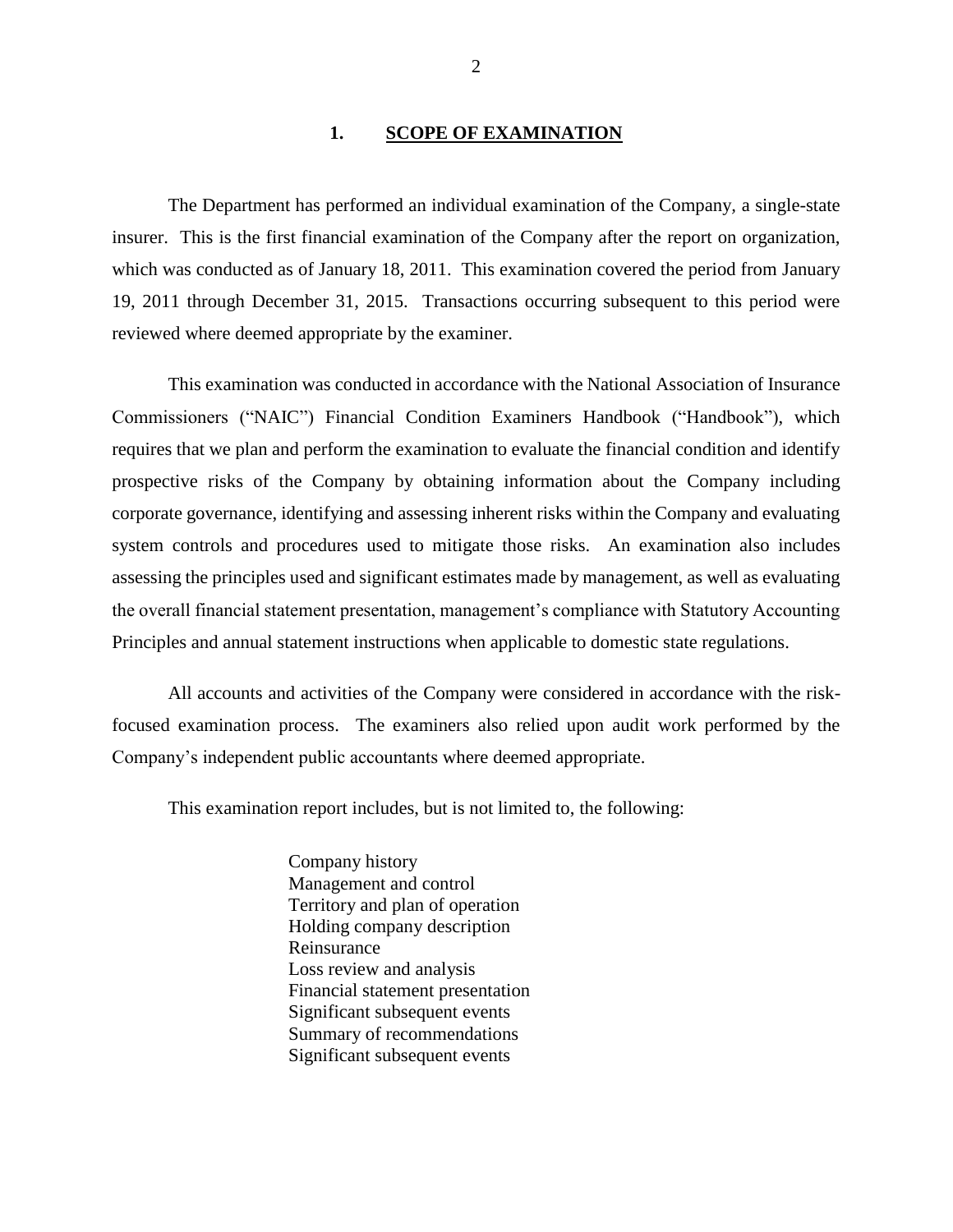This report on examination is confined to financial statements and comments on those matters that involve departures from laws, regulations or rules, or that are deemed to require explanation or description.

#### <span id="page-4-0"></span>**2. DESCRIPTION OF COMPANY**

 The Company is a wholly-owned subsidiary of Empire Surety Holdings, Inc. ("Empire Surety"), Empire Bonding and Insurance Company was incorporated under the laws of the State of New York on February 25, 2008. It became licensed and commenced business on April 26, 2011. which in turn is owned equally by Michelle Esquenazi, Wendy Fordin, and Jason Fordin.

Capital paid in is \$1,000,000 consisting of 100 shares of \$10,000 par value per share common stock. Gross paid in and contributed surplus is \$562,571. Gross paid in and contributed surplus increased by \$48,971 during the examination period, as follows:

| Year         | Description                                     |                   |                     |
|--------------|-------------------------------------------------|-------------------|---------------------|
| 1/18/2011    | Beginning gross paid in and contributed surplus |                   | Amount<br>\$513,600 |
| 2011<br>2015 | Surplus contribution<br>Surplus contribution    | \$46,071<br>2,900 |                     |
|              | Total surplus contributions                     |                   | 48,971              |
| 2015         | Ending gross paid in and contributed surplus    |                   | \$562,571           |

#### <span id="page-4-1"></span>A. Management

Pursuant to the Company's charter and by-laws, management of the Company is vested in a board of directors consisting of not less than 13 nor more than 21 members. The board meets at least 4 times during each calendar year. At December 31, 2015, the board of directors was comprised of the following 13 members:

| Name and Residence | <b>Principal Business Affiliation</b>       |
|--------------------|---------------------------------------------|
| Ilana Esquenazi    | Vice President,                             |
| Farmingdale, NY    | <b>Empire Bonding and Insurance Company</b> |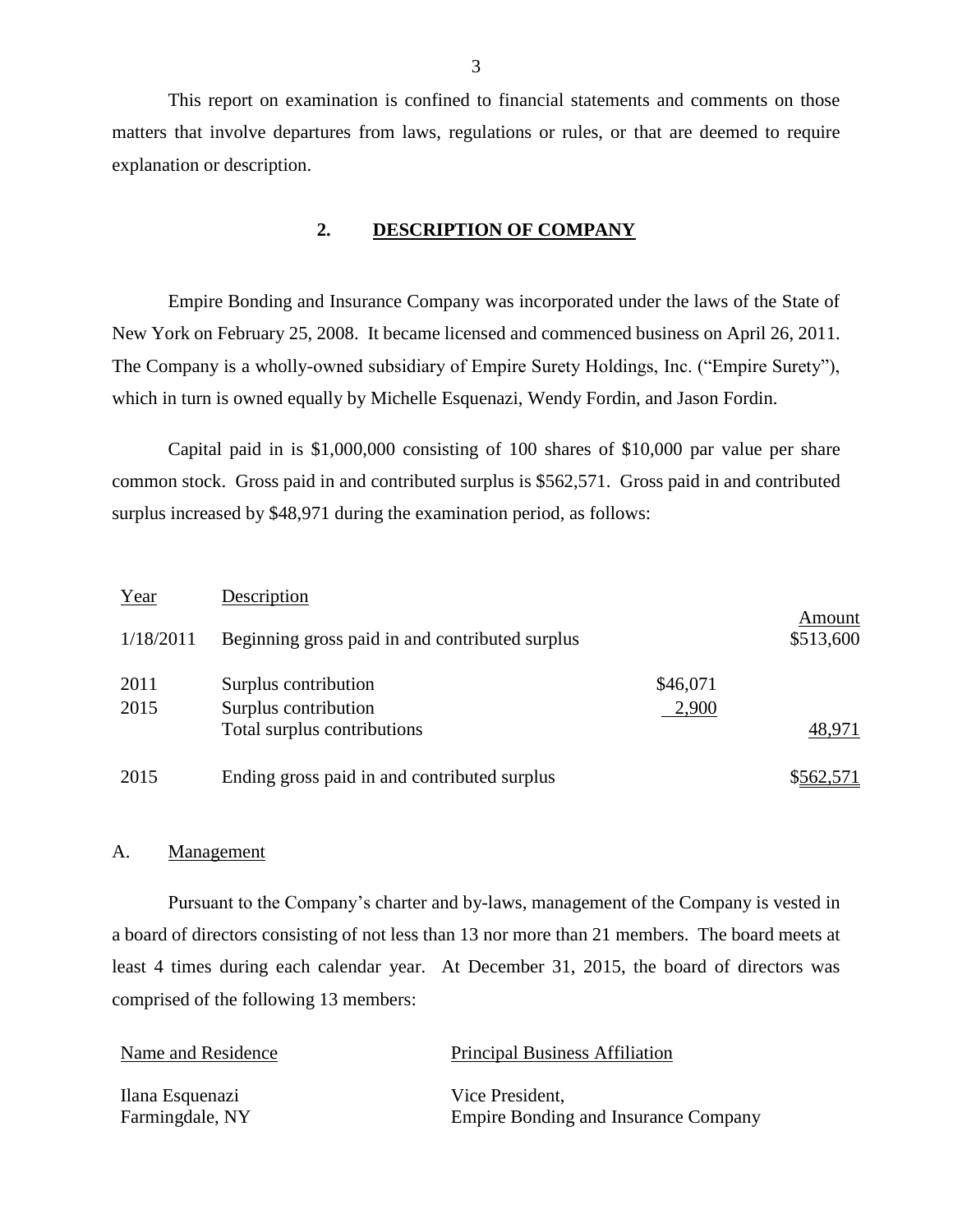#### Name and Residence

Mario Esquenazi Oceanside, NY

Michael C. Esquenazi Oceanside, NY

Michelle Esquenazi Oceanside, NY

Sheila Esquenazi Oceanside, NY

Hallie Fordin Bellmore, NY

Jason Fordin Bellmore, NY

Wendy Fordin Oceanside, NY

Eileen Goldberg Old Bridge, NJ

Robert Goldberg Old Bridge, NJ

Rose Goldberg Queens, NY

Shayna R. Lee Royal Oak, MI

Russell Lusterman Dix Hills, NY

#### Principal Business Affiliation

Retired

Agent, Empire Bail Bonds

President, Empire Bonding and Insurance Company

Homemaker

Part-time Substitute Teacher, Bellmore School District

Treasurer, Empire Bonding and Insurance Company

Secretary, Empire Bonding and Insurance Company

Retired

Retired

Retired

Part-time Substitute Teacher, Southfield School District

Owner, Lusterman & Co.

 A review of the minutes of the board of directors' meetings held during the examination period indicated that the meetings were generally well attended and each board member had an acceptable record of attendance with the exception of Sheila Esquenazi who attended less than 50% of the meetings for which she was eligible to attend.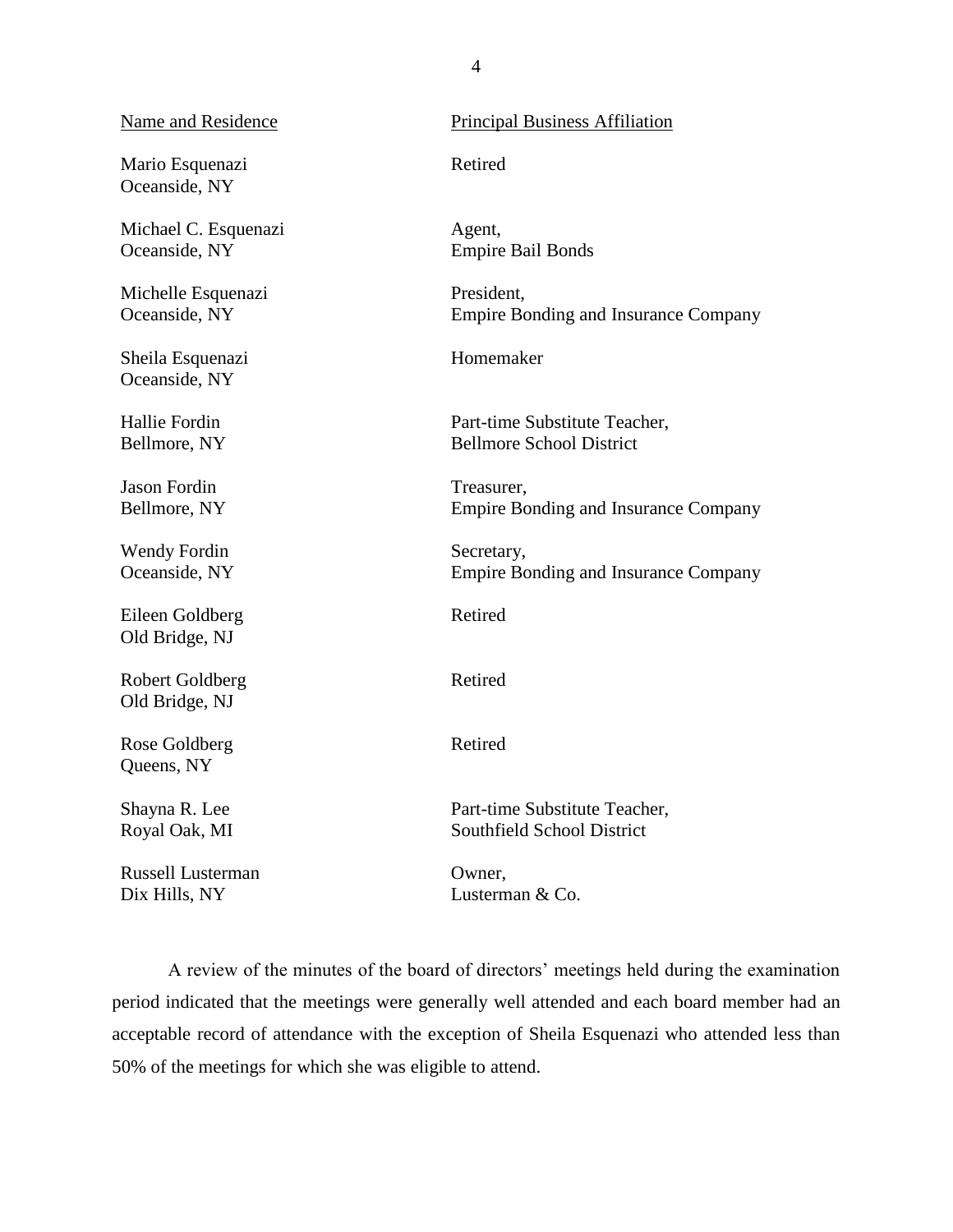Members of the board have a fiduciary responsibility and must evince an ongoing interest in the affairs of the insurer. It is essential that board members attend meetings consistently and set forth their views on relevant matters so that the board may reach appropriate decisions. Individuals who fail to attend at least one-half of the regular meetings do not fulfill such criteria.

<span id="page-6-0"></span>It is recommended that board members who are unable or unwilling to attend meetings consistently should resign or be replaced.

It was further noted during the review of the board meeting minutes that the minutes did not indicate any review of the prior board meeting minutes, financial review or actuarial review.

<span id="page-6-1"></span>It is recommended that the board members be provided with a financial and actuarial review and document such in the board meeting minutes. It is also recommended that board members agree with and approve the contents of the prior meeting minutes.

Additionally, the examination review indicated that the minutes lacked adequate detail with regard to the discussion of insurance operations. The fundamental role of the meeting minutes is to preserve an accurate and official record of the proceedings of a board or committee meeting. In order to achieve this, the minutes should include more detail and elaboration of what transpired during discussions held at the meeting.

<span id="page-6-3"></span>It is recommended that the Company ensure that the board and committee meeting minutes include details of the proceedings of the board and committee meetings.

As of December 31, 2015, the principal officers of the Company were as follows:

Name Title Michelle Esquenazi President Wendy Fordin Secretary Jason Fordin Treasurer Ilana Esquenazi Vice President

<span id="page-6-2"></span>

#### Charter and By-laws

A review of the Company's charter and by-laws indicated that the annual meeting date of the shareholder's meetings is not in agreement with each other.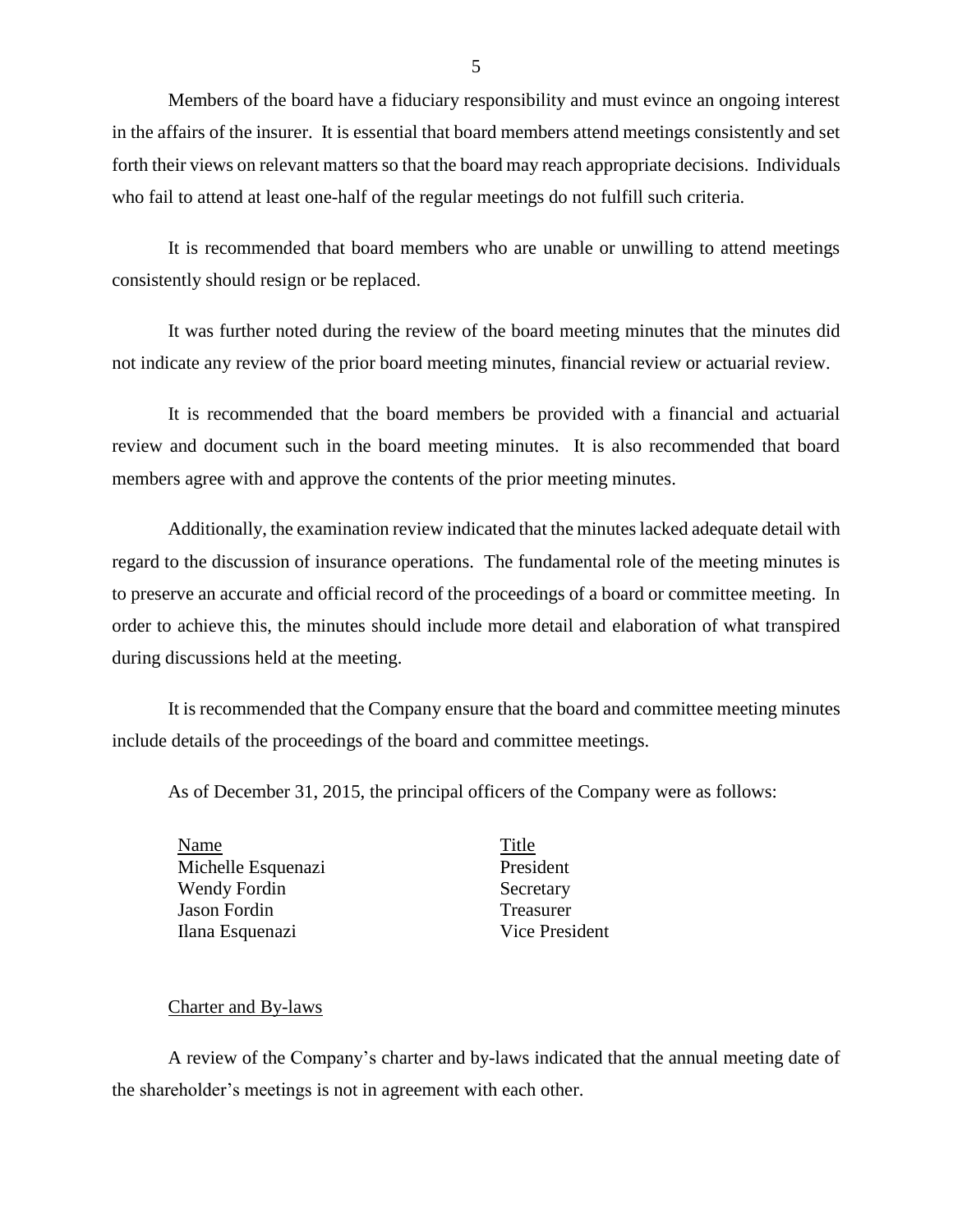Section 6, Part A of the Company's charter states as follows:

 "The annual meeting of shareholders of the Corporation will be conducted at the principal office of the Corporation or such other place, within or without New York State, each year on the first Monday in April".

Article II, Section 2 of the Company's by-laws states as follows:

<span id="page-7-1"></span> "The annual meeting of shareholders shall be held on the second Monday of February of each year…"

It is recommended that the Company amend its charter or by-laws so that both documents agree to the date of the annual shareholder's meeting. Subsequent to the examination date, the Company has complied with this recommendation.

#### Conflict of Interest

The examiner noted that the Company's consulting accountant Russell Lusterman performs the accounting services for the Company. Mr. Lusterman is a board member and also an audit committee member. This appears to be a conflict of interest.

<span id="page-7-2"></span> It is recommended that the Company re-evaluate Russell Lusterman's duties for the Company so as to avoid a conflict of interest.

#### <span id="page-7-0"></span>B. Territory and Plan of Operation

As of December 31, 2015, the Company was licensed only in the State of New York to write fidelity and surety insurance as defined in paragraph 16 of Section 1113 (a) of the New York Insurance Law. Effective December 13, 2016, the Company became licensed to write fidelity and surety insurance in Pennsylvania.

Based on the line of business for which the Company is licensed and the Company's current capital structure, and pursuant to the requirements of Articles 13,41 and 68 of the New York Insurance Law, the Company is required to maintain a minimum surplus to policyholders in the amount of \$1,000,000.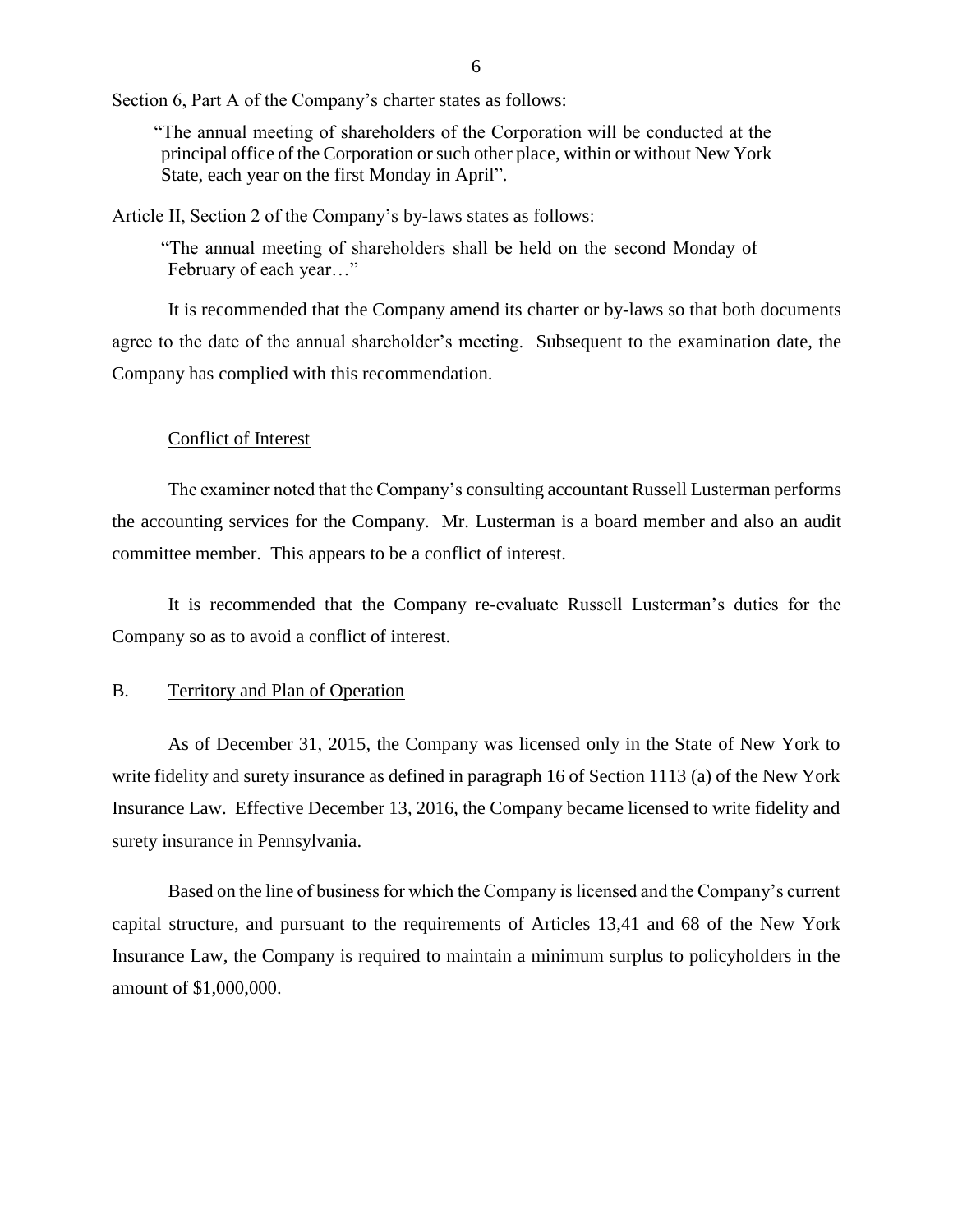The following schedule shows the direct premiums written by the Company for the period under examination:

| Calendar Year | Direct Premiums Written |
|---------------|-------------------------|
| 2011          | \$167,094               |
| 2012          | \$460,833               |
| 2013          | \$492,643               |
| 2014          | \$606,126               |
| 2015          | \$781,765               |

The Company began writing bail bond policies in August 2011 and limits its bond to \$150,000. On October 7, 2014, the Company started writing motor vehicle forfeiture bonds. The Company is affiliated with Empire Bonding Agency, Inc., Jawam, Inc., SIM 3 Corp., SIM 3 Management Corp., and Bail Bond AAAA Empire Agency, Inc. These affiliates produce approximately 75% of the Company's premiums.

#### <span id="page-8-0"></span>C. Reinsurance

The Company does not have any assumed nor ceded reinsurance.

#### <span id="page-8-1"></span>D. Holding Company System

 The Company is a wholly-owned subsidiary of Empire Surety Holdings, Inc. ("Empire Surety"), which in turn is owned by Michelle Esquenazi, Wendy Fordin and Jason Fordin. Both companies are governed by the same set of directors and officers.

A review of the Holding Company Registration Statements filed with this Department indicated that such filings were complete and were filed in a timely manner pursuant to Article 15 of the New York Insurance Law and Department Regulation 52.

The following is a chart of the holding company system at December 31, 2015: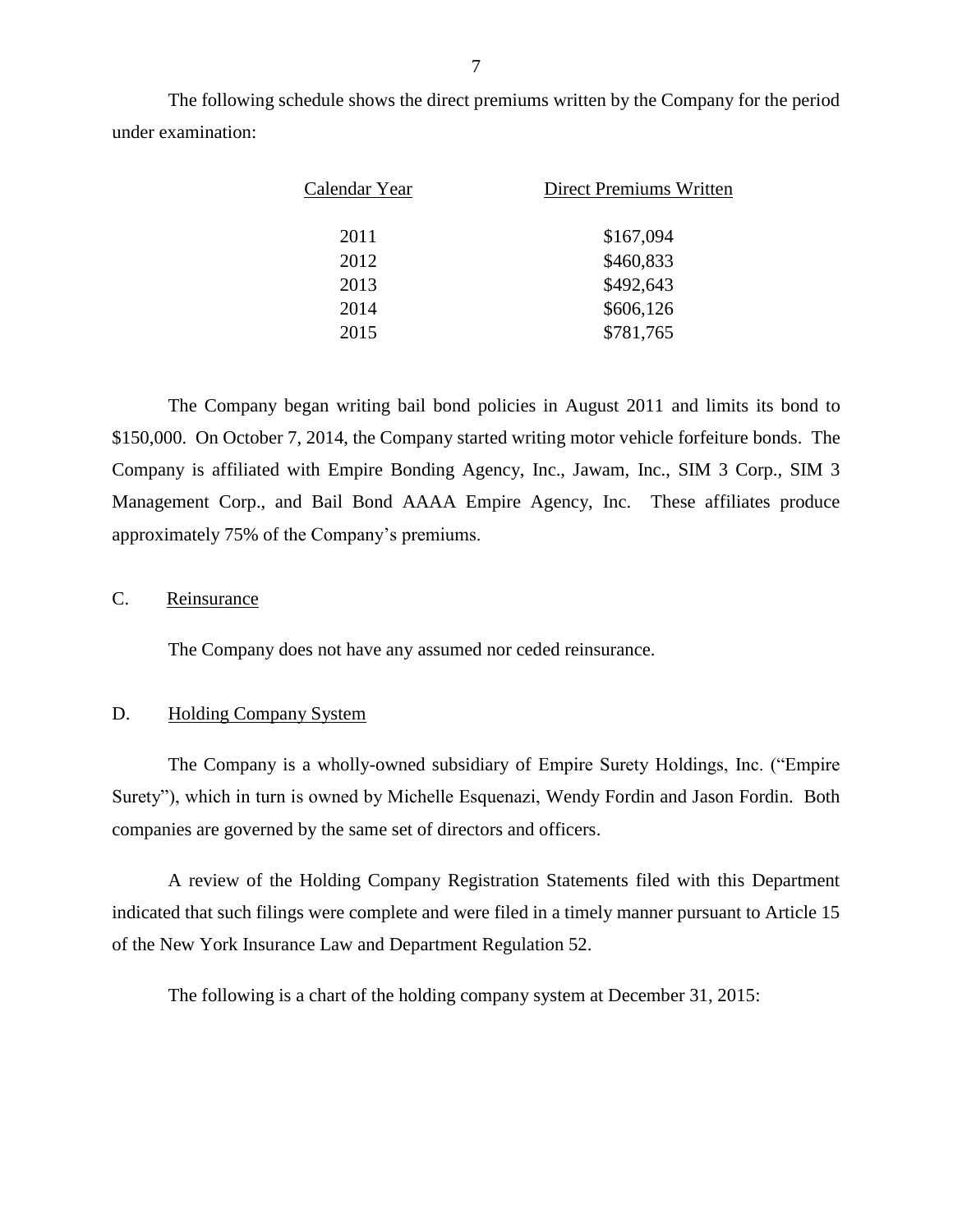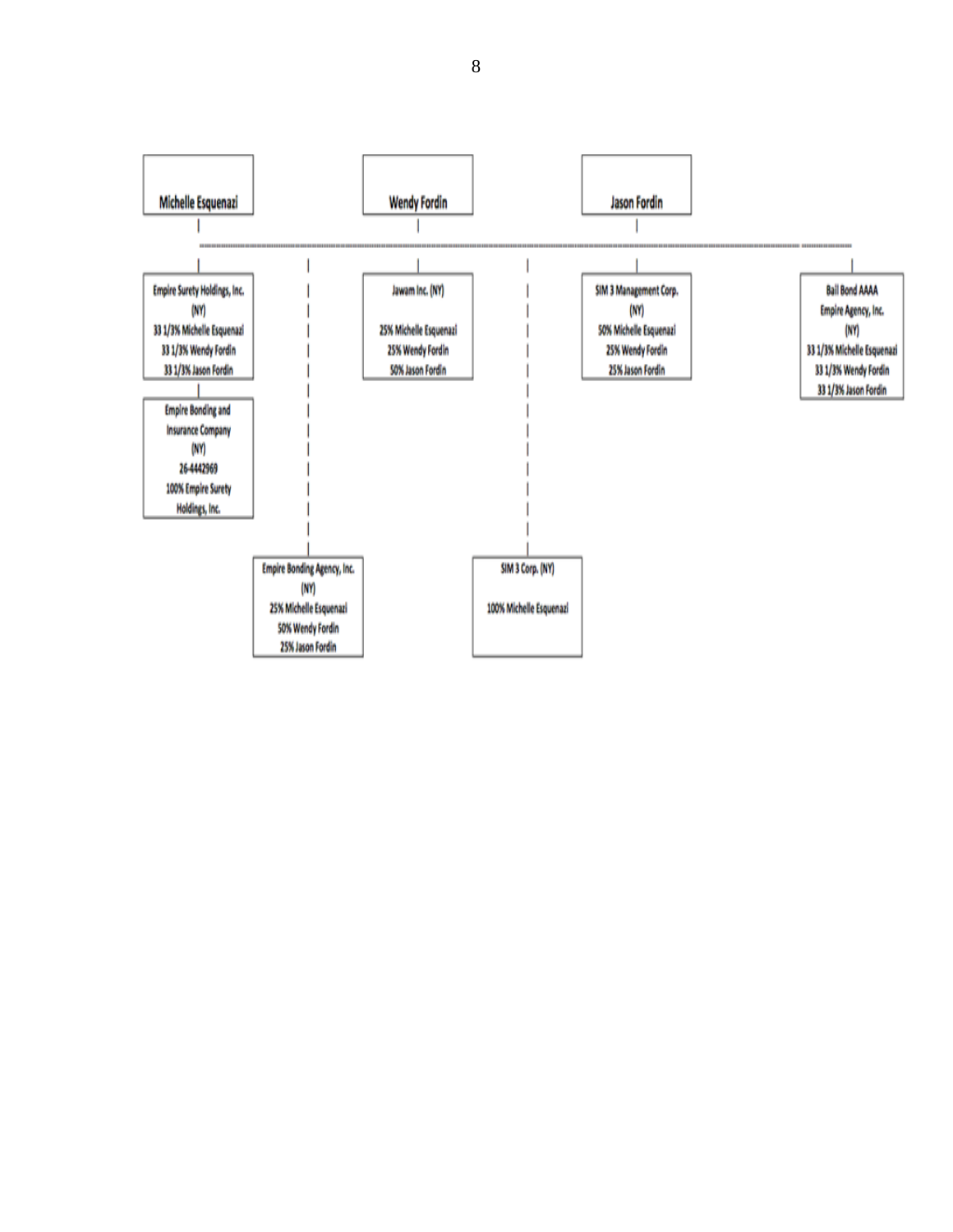At December 31, 2015, the Company was party to the following agreements with other members of its holding company system:

#### Tax Allocation Agreement

Effective January 1, 2011, the Company entered into a tax allocation agreement with Empire Surety Holdings, Inc. ("Holdings"). Pursuant to the terms of the agreement, the Company shall make periodic payments of estimated tax to Holdings, in such amounts as, and by the dates on which, payments of estimated amounts would have been due by the Company if it were not included in the consolidated group and had filed its pro forma return. The balance of the tax due for the taxable year shall be paid no later than the date on which such taxes would be due, if any, for such consolidated return year, determined as if the portion of the taxable year in which Empire is included in the consolidated group were a separate return year.

The agreement was submitted to the Department. The examiner noted that the agreement did not include the following required provisions as per Department Circular Letter No. 33 (1979):

Item 7 (c): The agreement shall be terminated if:

The affiliated group fails to file the consolidated return for any taxable year

Item 10: The agreement should provide for the arbitration of disputes arising in the implementation of its terms and conditions.

<span id="page-10-0"></span>It is recommended that the Company review its tax allocation agreement and ensure that it is in compliance with Department Circular Letter No. 33 (1979). Subsequent to the date of this report, the Company has complied with this recommendation.

#### Producer Agreements

 Effective February 1, 2010, the Company entered into separate producer's agreement with Empire Bonding Agency, Inc., Jawam Inc., Sim 3 Corporation and Sim 3 Management Corp. ("Producers"). Effective June 1, 2013, the Company also entered into a producer agreement with Bail Bond AAAA Empire Agency, Inc. The Company and the Producers are members of the same holding company system as defined in Article 15 of the New York Insurance Law. The producers'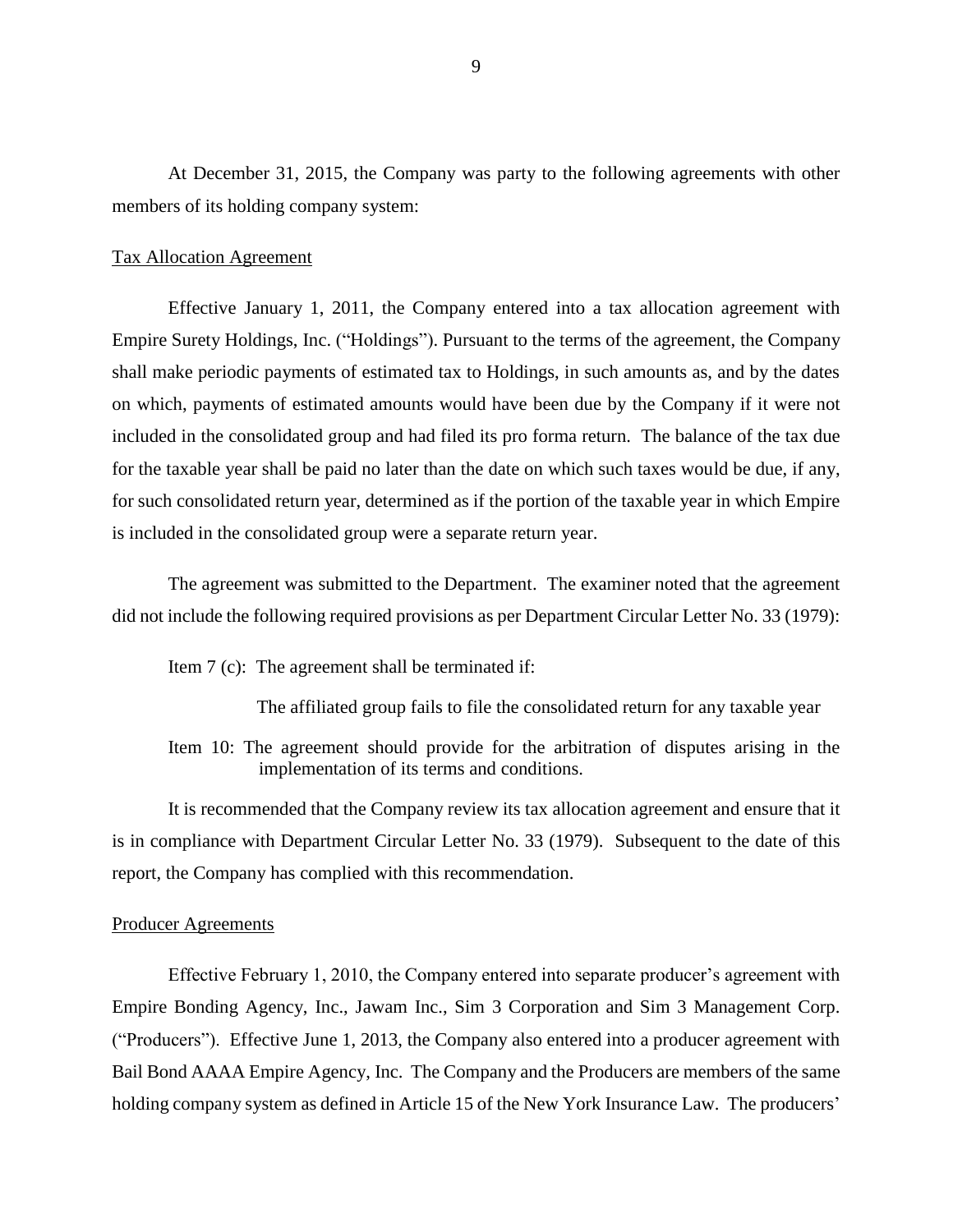agreements set forth the following terms and conditions whereby the Company appoints the Producers as agencies of the Company, for the purposes of soliciting and writing of bail bonds.

- The Producers agreed that the premiums to be charged and collected on behalf of the Company shall be at the rates as approved by the Superintendent of Insurance of the State of New York and shall not exceed those permitted by Article 68 of the New York Insurance Law.
- The Producers shall on or before the fifth and twentieth of each month, submit to the Company a report for bonds written by the Producers. The report due on the  $5<sup>th</sup>$ of each month shall be for bonds written from the  $16<sup>th</sup>$  to the last day of the preceding month, and the report due on the  $20<sup>th</sup>$  of the month shall be for bonds written from the  $1<sup>st</sup>$  to the  $15<sup>th</sup>$  of that month.

The examiner noted that the Producers are not submitting the reports to the Company pursuant to the provisions of the producer agreements. The Company has indicated that the reports due on the  $20<sup>th</sup>$  of the month are used solely to monitor the policies the affiliated agencies are underwriting and are discarded once reviewed by the Company. The reports for the entire month are due on the  $5<sup>th</sup>$  of the subsequent month.

<span id="page-11-0"></span>It is recommended that the Company ensure that its Producers submit a report for bonds written to the Company pursuant to the provisions of the producer agreements or amend the producer agreements to reflect how the producers submit the reports.

<span id="page-11-1"></span>It is further recommended that the Company maintain its records for six calendar years from its creation or until after the filing of the report on examination in which the record was subject to review, whichever is longer, in accordance with 11 NYCRR 243 (Department Regulation 152).

The agreements were submitted to the Department and non-disapproved pursuant to Section 1505(d) (3) of the New York Insurance Law.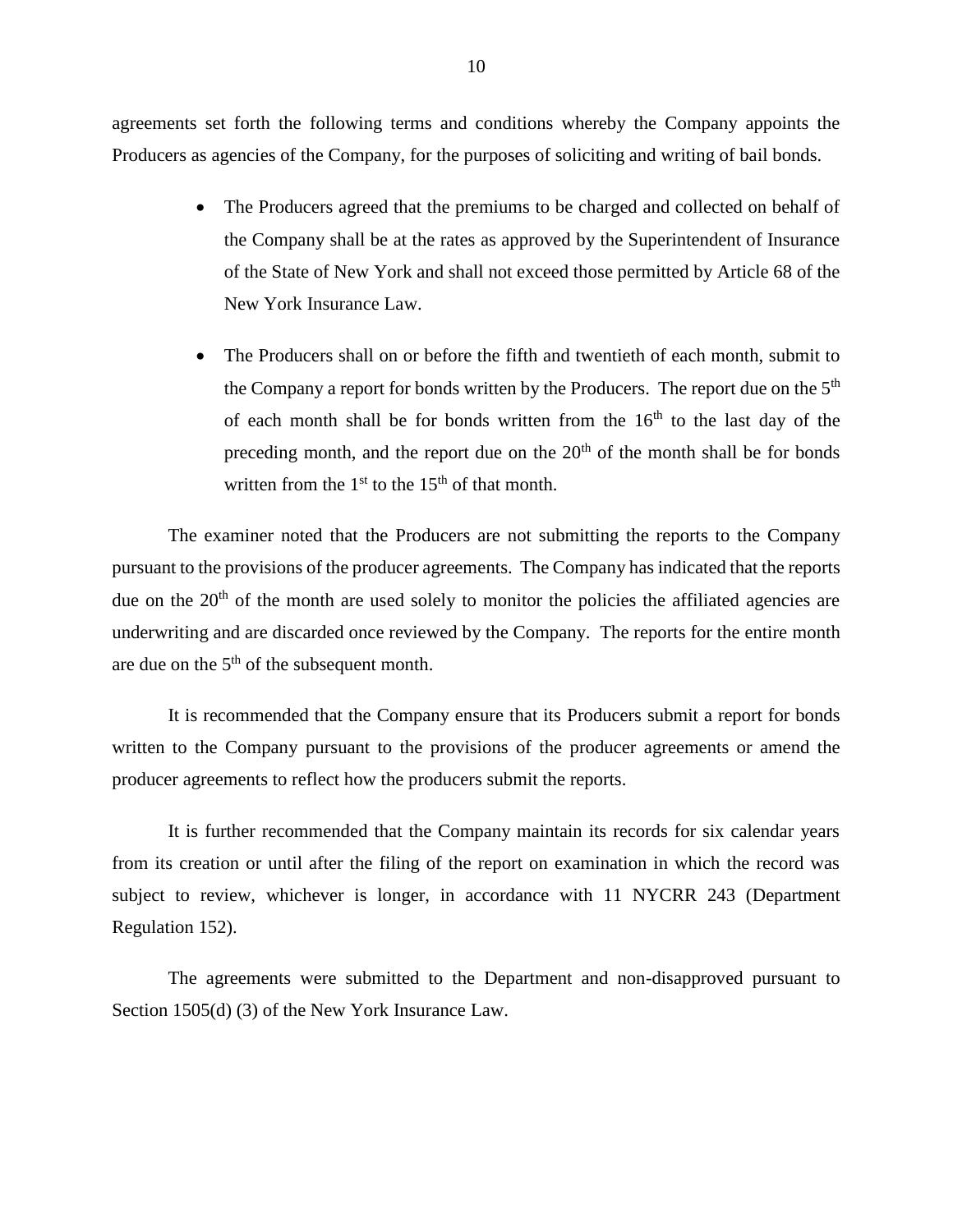#### Service Agreement

Effective February 10, 2010, the Company entered into a service agreement with Empire Bonding Agency, Inc. ("Empire"), an affiliate of the Company. The agreement sets forth the terms and conditions whereby Empire agrees to provide administrative, investment and legal services to the Company. Pursuant to the agreement, Empire shall provide an allocation to the Company of the estimated cost and expense of performing services for the Company. The allocation and classification of shared expenses will be made in accordance with Department Regulation 30.

The examiner noted that although the Company entered into a service agreement with Empire, the duties have been performed internally by the Company and the service agreement has not been utilized. Therefore, no expenses have been shared to date.

The agreement was submitted to the Department and non-disapproved pursuant to Section 1505 (d) (3) of the New York Insurance Law.

#### <span id="page-12-0"></span>E. Significant Operating Ratios

The following ratios have been computed as of December 31, 2015, based upon the results of this examination:

| Net premiums written to surplus as regards policyholders                | 39% |
|-------------------------------------------------------------------------|-----|
| Liabilities to liquid assets (cash and invested assets less investments | 42% |
| in affiliates)                                                          |     |
| Premiums in course of collection to surplus as regards policyholders    | 3%  |

All of the above ratios fall within the benchmark ranges set forth in the Insurance Regulatory Information System of the National Association of Insurance Commissioners.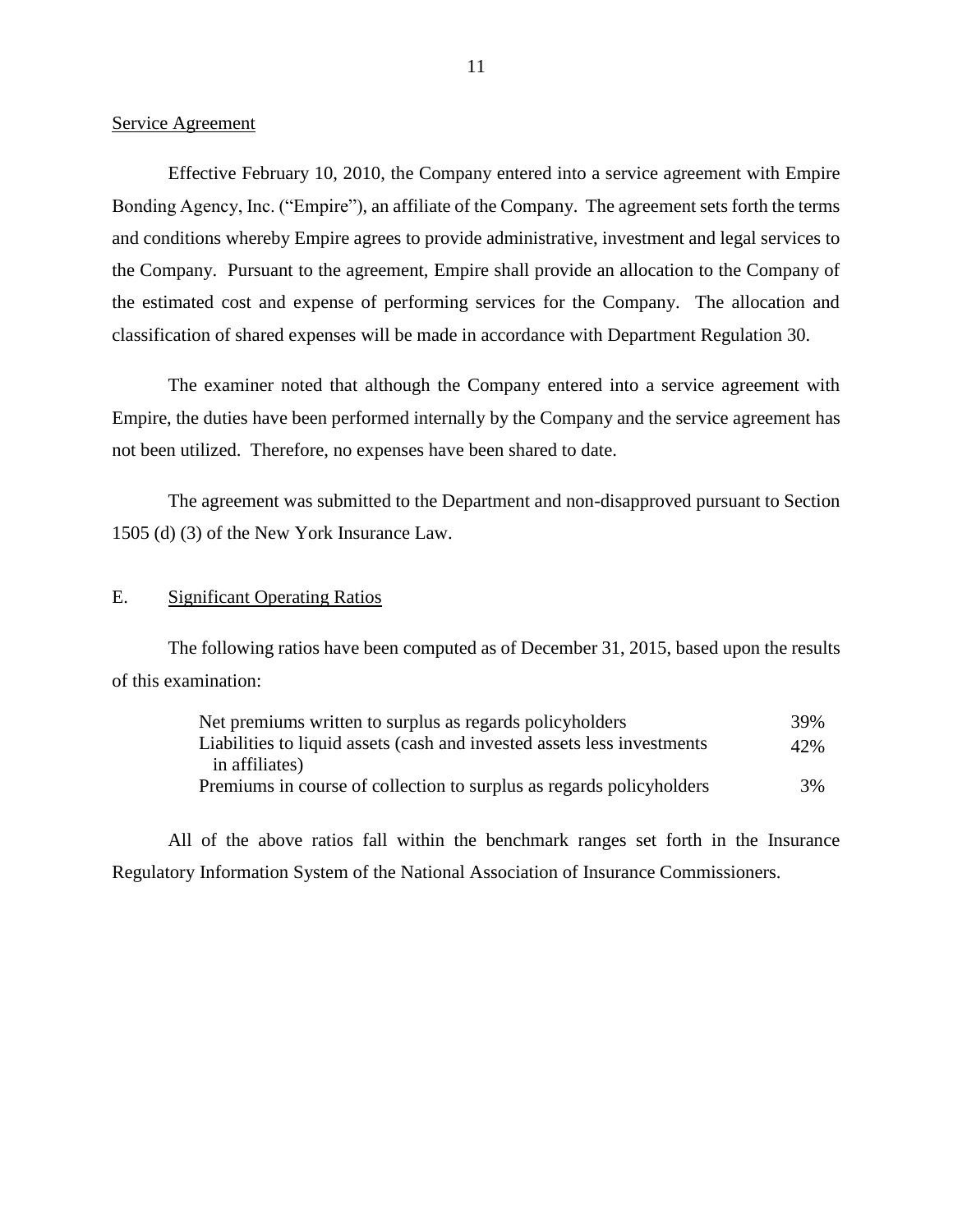The underwriting ratios presented below are on an earned/incurred basis and encompass the five -year period covered by this examination:

|                                              | Amounts        | Ratios  |
|----------------------------------------------|----------------|---------|
| Losses and loss adjustment expenses incurred | 140,031<br>\$. | 6.57%   |
| Other underwriting expenses incurred         | 1,364,086      | 63.99   |
| Net underwriting gain                        | 627,671        | 29.44   |
| Premiums earned                              | \$2,131,788    | 100.00% |

#### <span id="page-13-0"></span>F. Accounts and Records

#### 1) Annual Statement Discrepancies

Several discrepancies were noted during the review of the  $2011 - 2015$  filed annual statements as follows:

- a. The Company failed to complete Schedule Y, Part 2 of the annual statement for all years under examination with the exception of 2011. The 2011 Schedule Y, Part 2 was filled out, but was incomplete.
- b. The Company incorrectly filled out Schedule Y, Part 1 of the annual statement for 2013 through 2015.
- c. Note 10 of the 2015 annual statement states that the Company has \$520,760 in restricted deposits with the Department. This amount actually represents the build-up fund payable for affiliated producers as of December 31, 2015. This amount is not deposited with the Department.
- d. The Company reported an amount of \$502,023 for question 25.28 of the general interrogatories page of the 2015 annual statement. However, the amount reported in Schedule E, Part 3 is \$503,023.

<span id="page-13-1"></span>It is recommended that the Company exercise greater care in the preparation of its filed annual statement and ensure that it complies with the NAIC annual statement instructions.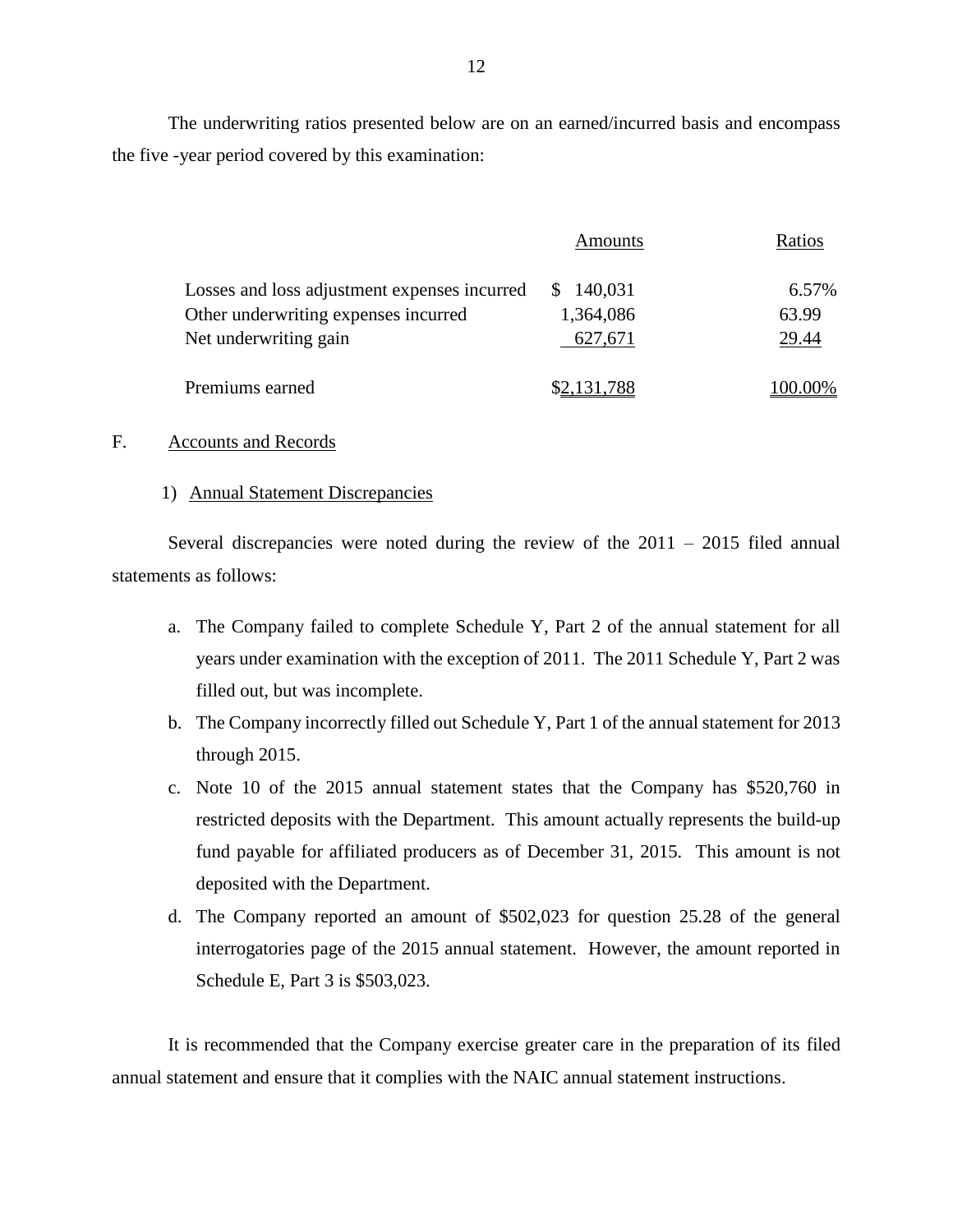#### <span id="page-14-0"></span>2) Audit Committee Charter

The Company has not implemented a formal audit committee charter. It is recommended that the Company implement a formal audit committee charter that sets forth the general purpose, authority, composition and responsibilities of the audit committee to ensure that the committee is meeting its objectives.

#### 3) Annual Statement Schedule Y, Part 1

The Company is affiliated with the following bond agencies: Empire Bonding Agency, Inc., Jawam, Inc., SIM 3 Corp., SIM 3 Management Corp. and Bail Bond AAAA Empire Agency. The Company uses the name Empire Bail Bonds for doing business. It is recommended that going forward, the Company include a footnote in Schedule Y, Part 1 stating Empire Bail Bonds is only a name for a DBA ("doing business as").

#### <span id="page-14-2"></span><span id="page-14-1"></span>4) Fidelity Insurance

The examiner noted that the Company did not maintain the minimum insurance coverage recommended by Section 2 Exhibit R of the NAIC Financial Condition Examiners Handbook. It is recommended that the Company evaluate its business needs and purchase the minimum fidelity insurance coverage as set forth in the guidance promulgated in the NAIC Financial Condition Examiners Handbook.

#### <span id="page-14-3"></span>5) Allocation of Expenses

Examination review revealed that the Company is classifying certain expenses to an incorrect expense line category. This method of classifying the Company's expenses on the Expense Exhibit of the annual statement does not conform with the classification requirements prescribed by Department Regulation 30. It is recommended that in future annual statements filed with the Department, the Company comply with the classification requirements of Department Regulation 30.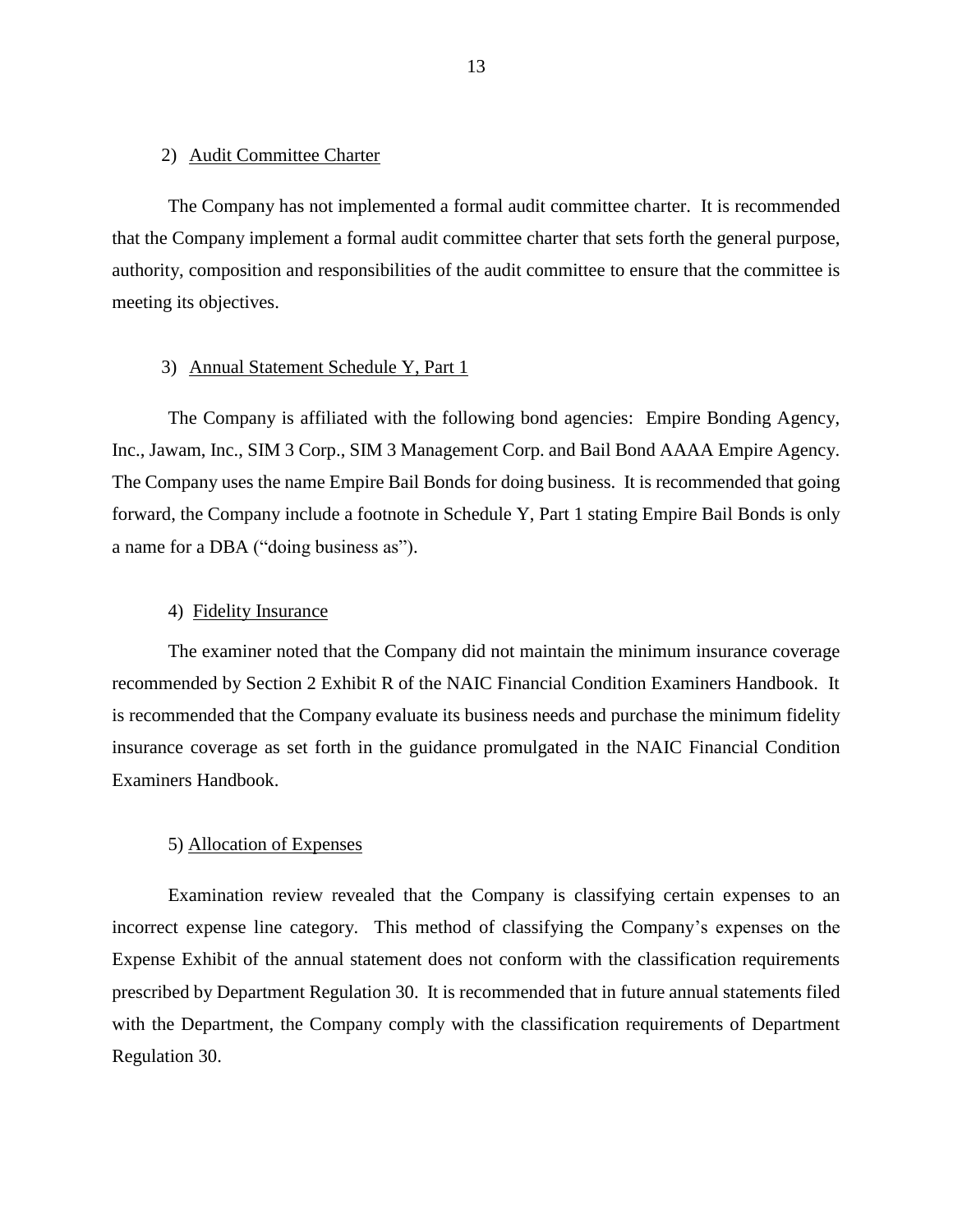#### 6) Compliance with Section 325 (a) of New York Insurance Law

The Company's general ledgers and premium registers are located in the Company's consulting accountant's office in Mineola, New York.

Section 325 (a) of the New York Insurance Law states in part:

"Every domestic insurer and every licensed United States branch of an alien insurer entered through this state shall, except as hereinafter provided, keep and maintain at its principal office in this state its charter and by-laws, (in the case of a United States branch a copy thereof) and its books of account..."

<span id="page-15-0"></span>It is recommended that the Company comply with Section 325 (a) of the New York Insurance Law by maintaining its books and records at its principal office.

#### 7) Change in membership of Audit Committee

Pursuant to Part 89.2 (c) of Department Regulation 118, the Company designated a group of individuals to constitute its audit committee. In 2013, the Company had a change in audit committee membership, but did not notify the Department regarding the change. Part 89.12 (e) of Department Regulation 118 states as follows:

"The Company shall submit written notification to the superintendent of the selection of its audit committee within 30 days of the effective date of this Part and within 30 days of any change in membership of the audit committee. The notice shall include a description of the reason for the change".

<span id="page-15-1"></span>It is recommended that in the future, the Company provide written notification to the Department of any change in membership of the audit committee pursuant to Part 89.12 (e) of Department Regulation 118.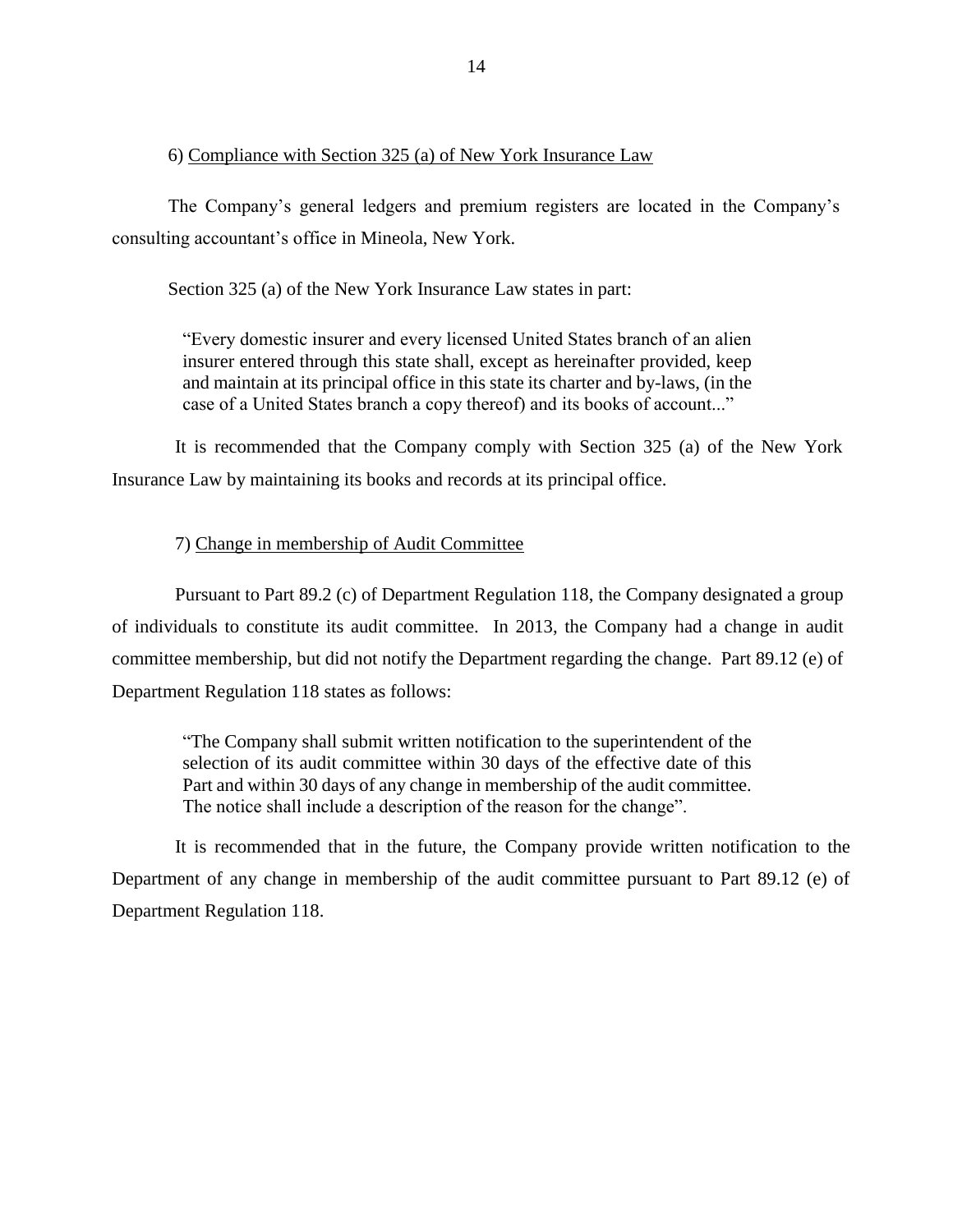## **3. FINANCIAL STATEMENTS**

## <span id="page-16-1"></span><span id="page-16-0"></span>A. Balance Sheet

The following shows the assets, liabilities and surplus as regards policyholders as of December 31, 2015 as reported by the Company:

| Assets                                    | Assets      | Assets Not<br>Admitted | Net Admitted<br>Assets |
|-------------------------------------------|-------------|------------------------|------------------------|
| Cash, cash equivalents and short-term     |             |                        |                        |
| investments                               | \$3,293,189 | \$<br>$\theta$         | \$3,293,189            |
| Uncollected premiums and agents' balances |             |                        |                        |
| in the course of collection               | 60,581      | $\boldsymbol{0}$       | 60,581                 |
| Net deferred tax asset                    | 27,420      | 1,524                  | 25,896                 |
| Electronic data processing equipment and  |             |                        |                        |
| software                                  | 3,000       | 0                      | 3,000                  |
| Furniture and equipment, including health |             |                        |                        |
| care delivery assets                      | 12,517      | 12,517                 | $\Omega$               |
| Start-up costs                            | 11,418      | 11,418                 | $\Omega$               |
| Leasehold improvements                    | 2,221       | 2,221                  | $\theta$               |
| Total assets                              | \$3,410,346 | \$27,680               | \$3,382,666            |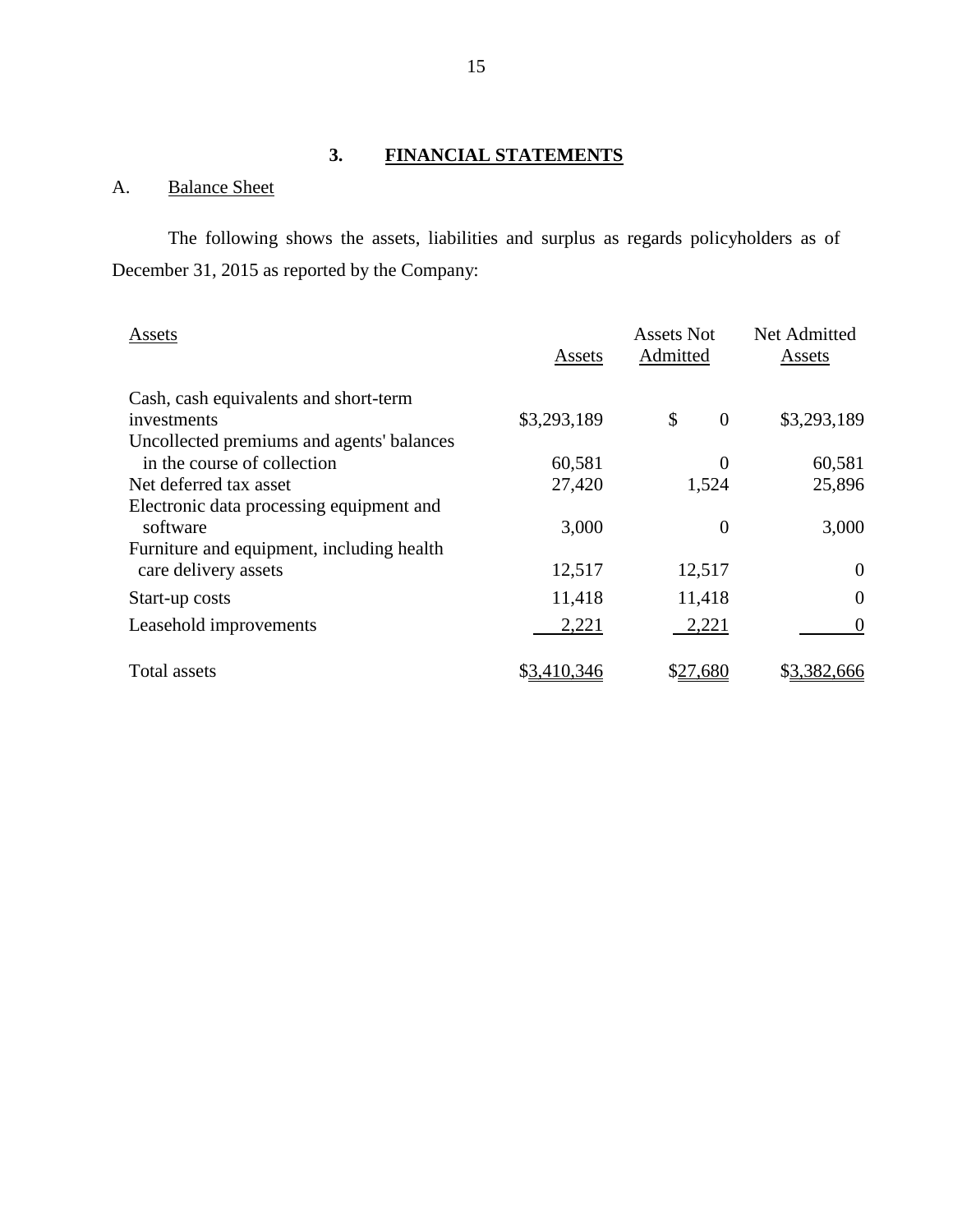### Liabilities, Surplus and Other Funds

| Liabilities                                                           |              |
|-----------------------------------------------------------------------|--------------|
| Losses and loss adjustment expenses                                   | \$<br>84,413 |
| Other expenses (excluding taxes, licenses and fees)                   | 69,500       |
| Taxes, licenses and fees (excluding federal and foreign income taxes) | 28,303       |
| Current federal and foreign income taxes                              | 68,490       |
| Unearned premiums                                                     | 376,672      |
| Amounts withheld or retained by company for account of others         | 188,709      |
| Build-up fund payable                                                 | 574,189      |
| <b>Total liabilities</b>                                              | \$1,390,276  |
|                                                                       |              |
| <b>Surplus and Other Funds</b>                                        |              |
| \$1,000,000<br>Common capital stock                                   |              |
| Gross paid in and contributed surplus<br>562,571                      |              |
| Unassigned funds (surplus)<br>429,819                                 |              |
| Surplus as regards policyholders                                      | 1,992,390    |
| Total liabilities, surplus and other funds                            | \$3,382,666  |

Note: The Internal Revenue Service has not audited tax returns covering tax years 2011 through 2015. The examiner is unaware of any potential exposure of the Company to any tax assessment and no liability has been established herein relative to such contingency.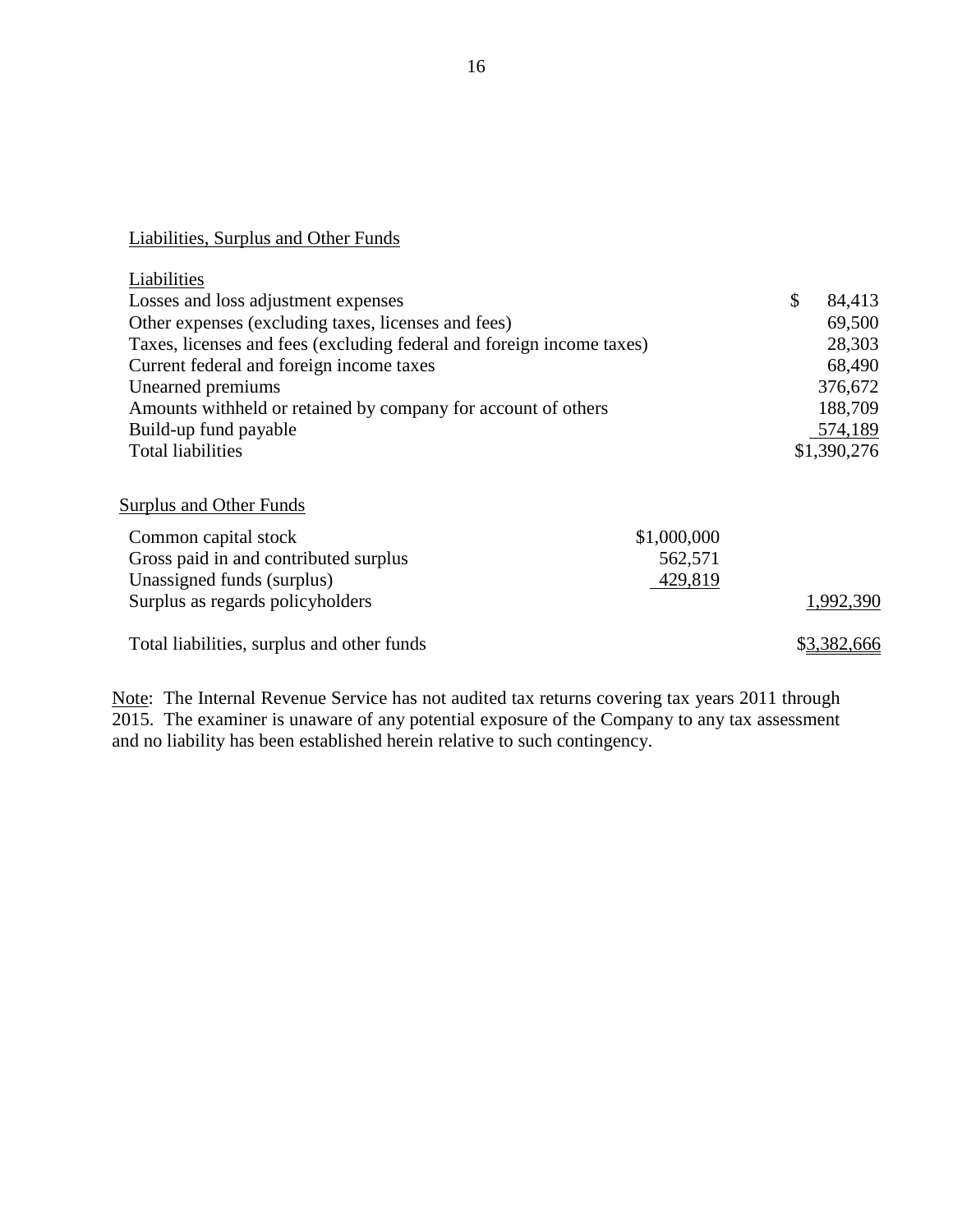## <span id="page-18-0"></span>B. Statement of Income

Net income for the examination period, January 19, 2011 through December 31, 2015, as reported by the Company was \$427,240, detailed as follows:

## Underwriting Income

| Premiums earned                                                                                     |                            | \$2,131,788   |
|-----------------------------------------------------------------------------------------------------|----------------------------|---------------|
| Deductions:<br>Losses and loss adjustment expenses incurred<br>Other underwriting expenses incurred | 140,031<br>S.<br>1,364,086 |               |
| Total underwriting deductions                                                                       |                            | 1,504,117     |
| Net underwriting gain                                                                               |                            | \$<br>627,671 |
| <b>Investment</b> Income                                                                            |                            |               |
| Net investment income earned                                                                        | \$<br>15,136               |               |
| Net investment gain                                                                                 |                            | <u>15,136</u> |
| Net income before federal and foreign income taxes                                                  |                            | 642,807       |
| Federal and foreign income taxes incurred                                                           |                            | 215,567       |
| Net income                                                                                          |                            | \$<br>427,240 |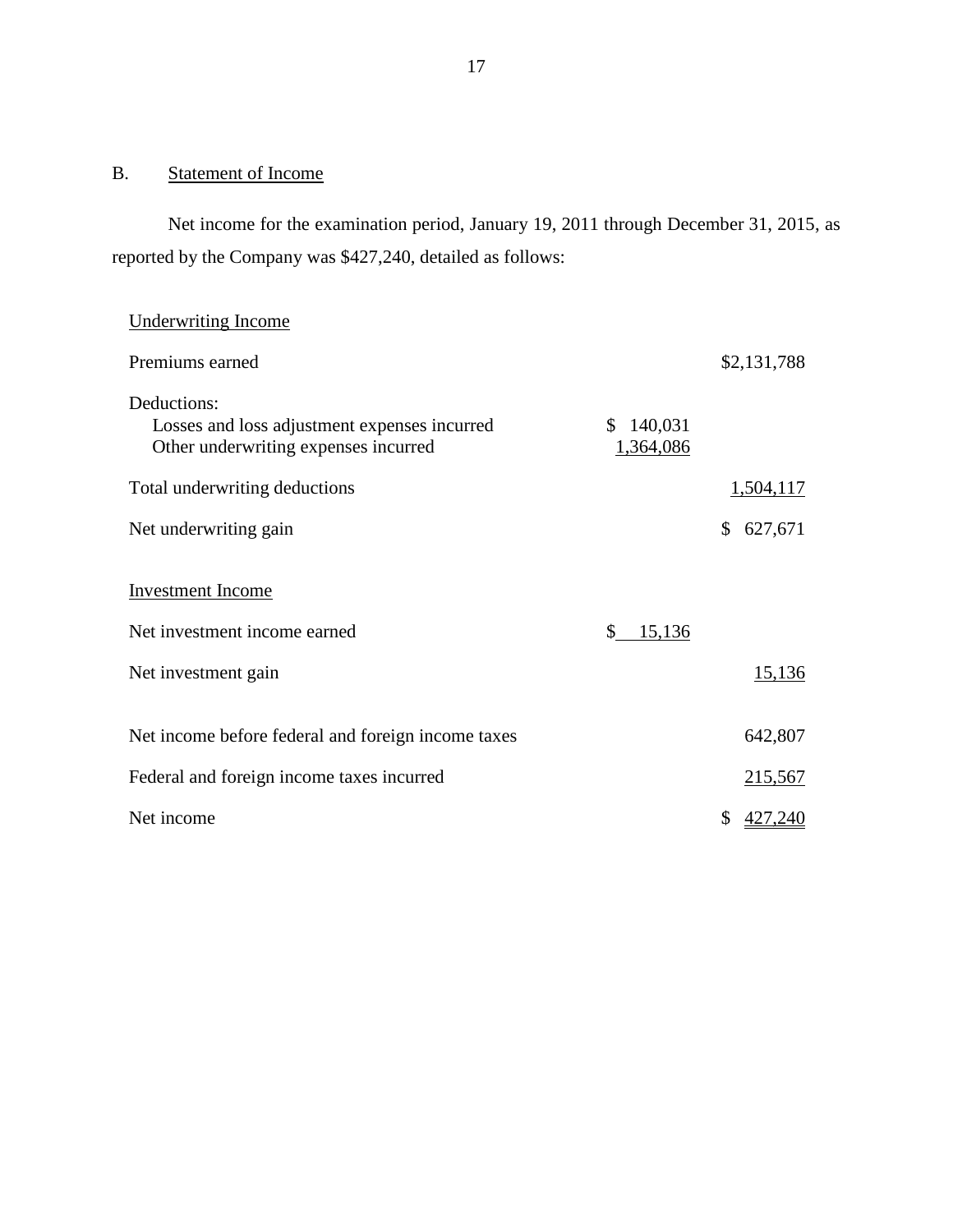## <span id="page-19-0"></span>C. Surplus and Capital Accounts

Surplus as regards policyholders increased \$482,743 as reported by the Company during the five-year examination period, January 19, 2011 through December 31, 2015, detailed as follows:

| Surplus as regards policyholders per report on<br>examination as of January 18, 2011  |                     |                      | \$1,509,647 |
|---------------------------------------------------------------------------------------|---------------------|----------------------|-------------|
|                                                                                       | Gains in<br>Surplus | Losses in<br>Surplus |             |
| Net income                                                                            | \$<br>427,240       | $\theta$             |             |
| Change in net deferred income tax                                                     | 27,630              |                      |             |
| Change in nonadmitted assets                                                          |                     | 14,569               |             |
| Capital changes paid in                                                               | 1,000,000           |                      |             |
| Surplus adjustments paid in                                                           |                     | 947,076              |             |
| Aggregate write-ins for gains and losses in surplus                                   | $\theta$            | 10,482               |             |
| Net increase in surplus                                                               | \$1,454,870         | \$972,127            | 482,743     |
| Surplus as regards policyholders per report on<br>examination as of December 31, 2015 |                     |                      |             |
|                                                                                       |                     |                      |             |

#### <span id="page-19-1"></span>**4. LOSSES AND LOSS ADJUSTMENT EXPENSES**

The examination liability for the captioned items of \$84,413 is the same as reported by the Company as of December 31, 2015. The examination analysis of the loss and loss adjustment expense reserves was conducted in accordance with generally accepted actuarial principles and statutory accounting principles, including the NAIC Accounting Practices & Procedures Manual, Statement of Statutory Accounting Principle No. 55.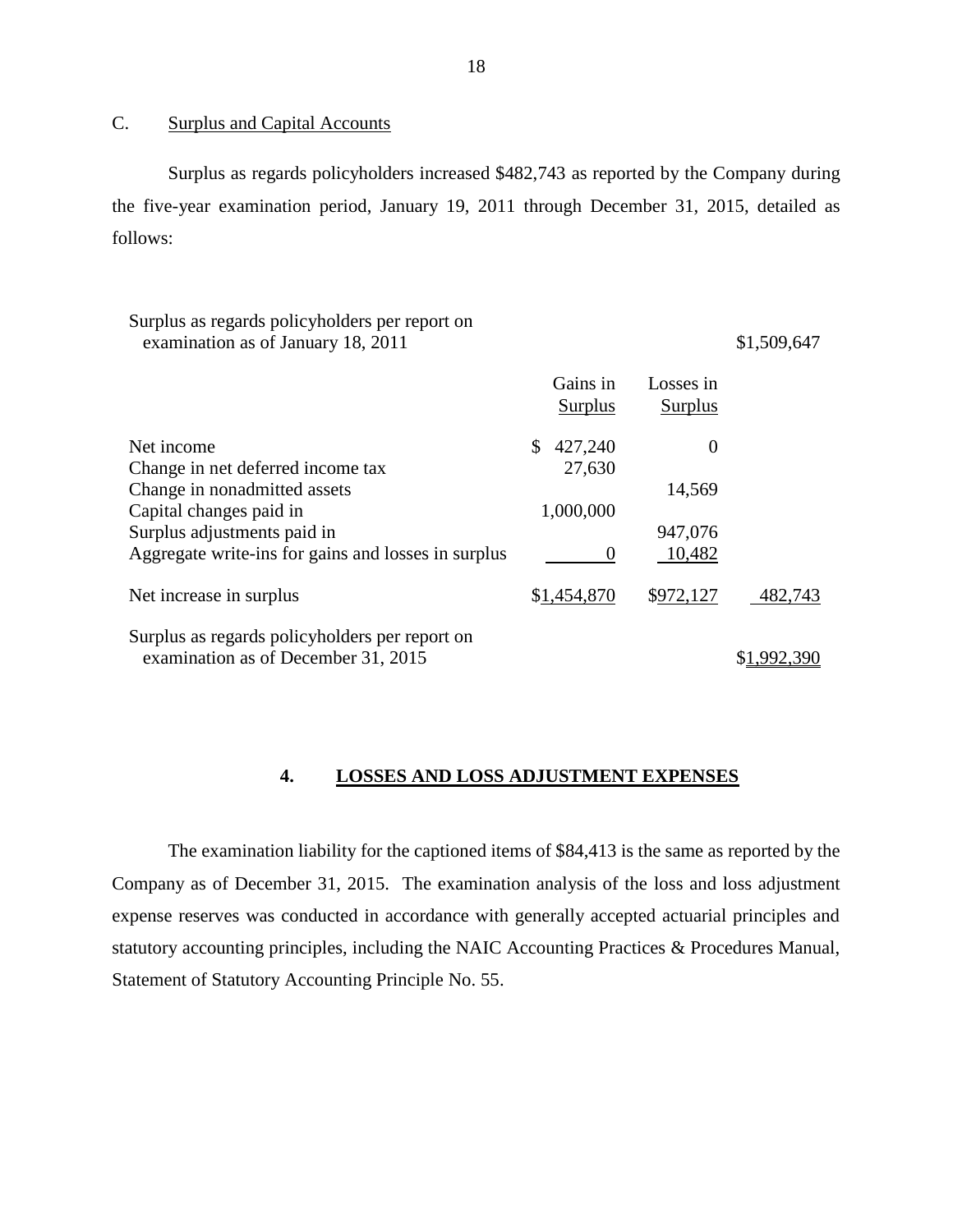## <span id="page-20-0"></span>**5. COMPLIANCE WITH PRIOR REPORT ON EXAMINATION**

The report on organization did not contain any recommendations.

## **6. SUMMARY OF COMMENTS AND RECOMMENDATIONS**

#### <span id="page-20-1"></span>ITEM PAGE NO.

[9](#page-10-0) 

#### A. **Management**

|    |                   | i. It is recommended that board members who are unable or unwilling to<br>attend meetings consistently should resign or be replaced.                                     | 5 |
|----|-------------------|--------------------------------------------------------------------------------------------------------------------------------------------------------------------------|---|
|    | $\overline{11}$ . | It is recommended that the board members be provided with a financial<br>and actuarial review and document such in the board meeting minutes.                            | 5 |
|    | iii.              | It is recommended that the board members agree with and approve the<br>contents of the prior meeting minutes.                                                            | 5 |
|    |                   | iv. It is recommended that the Company ensure that the board and committee<br>meeting minutes include details of the proceedings of the board and<br>committee meetings. | 5 |
|    | V.                | It is recommended that the Company amend its charter or by-laws so that<br>both documents agree to the date of the annual shareholder's meeting.                         | 6 |
|    |                   | Subsequent to the examination date, the Company has complied with this<br>recommendation.                                                                                |   |
|    | vi.               | It is recommended that the Company re-evaluate board member Russell<br>Lusterman's duties for the Company so as to avoid a conflict of interest.                         | 6 |
| Β. |                   | <b>Holding Company System</b>                                                                                                                                            |   |

## i. It is recommended that the Company review its tax allocation agreement and ensure that it is in compliance with Department Circular Letter No. 33 (1979).

Subsequent to the examination date, the Company has complied with this recommendation.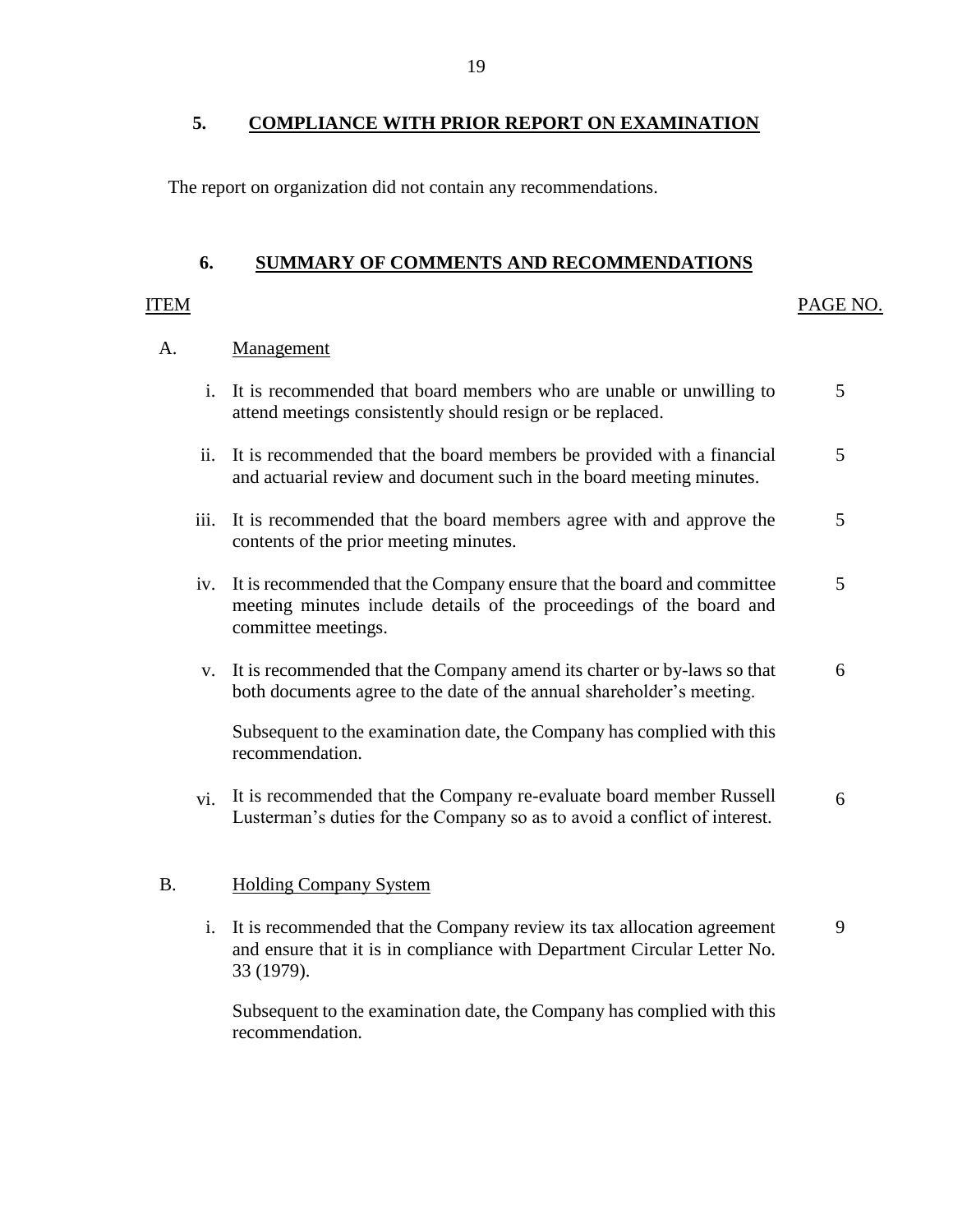- ii. It is recommended that the Company ensure that its producers submit a report for bonds written to the Company as per the producer agreements or amend the producer agreements to reflect how the producers submit the reports. [10](#page-11-0)
- iii. It is further recommended that the Company maintain its records for six calendar years from its creation or until after the filing of the report on examination in which the record was subject to review, whichever is longer, in accordance with 11 NYCRR 243 (Regulation 152). [10](#page-11-1)

### C. Accounts and Records

- i. It is recommended that the Company exercise greater care in the preparation of its annual statement and ensure that it complies with the annual statement instructions. [12](#page-13-1)
- ii. It is recommended that the Company implement a formal audit committee charter that sets forth the general purpose, authority, composition and responsibilities of the audit committee to ensure that the committee is meeting its objectives. [13](#page-14-0)
- iii. It is recommended that going forward, the Company include a footnote in Schedule Y, Part 1 stating that Empire Bail Bonds is only a name used for a DBA. [13](#page-14-1)
- iv. It is recommended that the Company evaluate its business needs and purchase the minimum fidelity insurance coverage as set forth in the guidance promulgated by the NAIC. [13](#page-14-2)
- v. It is recommended that in future annual statements filed with the Department, the Company comply with the classification requirements of Department Regulation 30. [13](#page-14-3)
- vi. It is recommended that the Company comply with Section 325 (a) of the New York Insurance Law by maintaining its books and records at its principal office. [14](#page-15-0)
- vii. It is recommended that in the future, the Company provide written notification to the Department of any change in membership of the audit committee pursuant to Part 89.12 (e) of Department Regulation 118. [14](#page-15-1)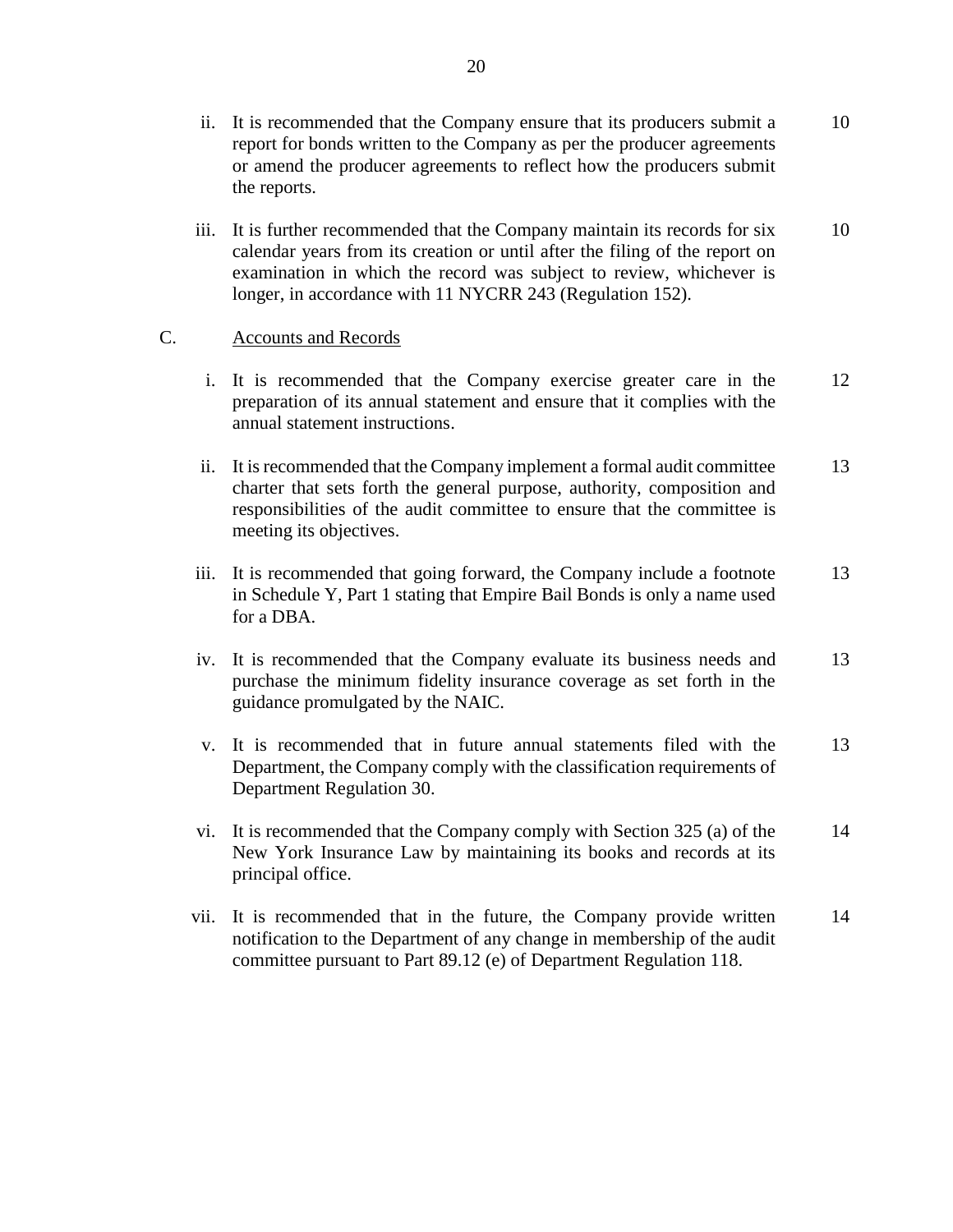Respectfully submitted,

Teena Joseph Senior Insurance Examiner

STATE OF NEW YORK ) )ss: COUNTY OF NEW YORK )

Teena Joseph, being duly sworn, deposes and says that the foregoing report, subscribed by her, is

true to the best of her knowledge and belief.

Teena Joseph

Subscribed and sworn to before me

this  $\qquad \qquad$  day of  $\qquad \qquad$  , 2017.